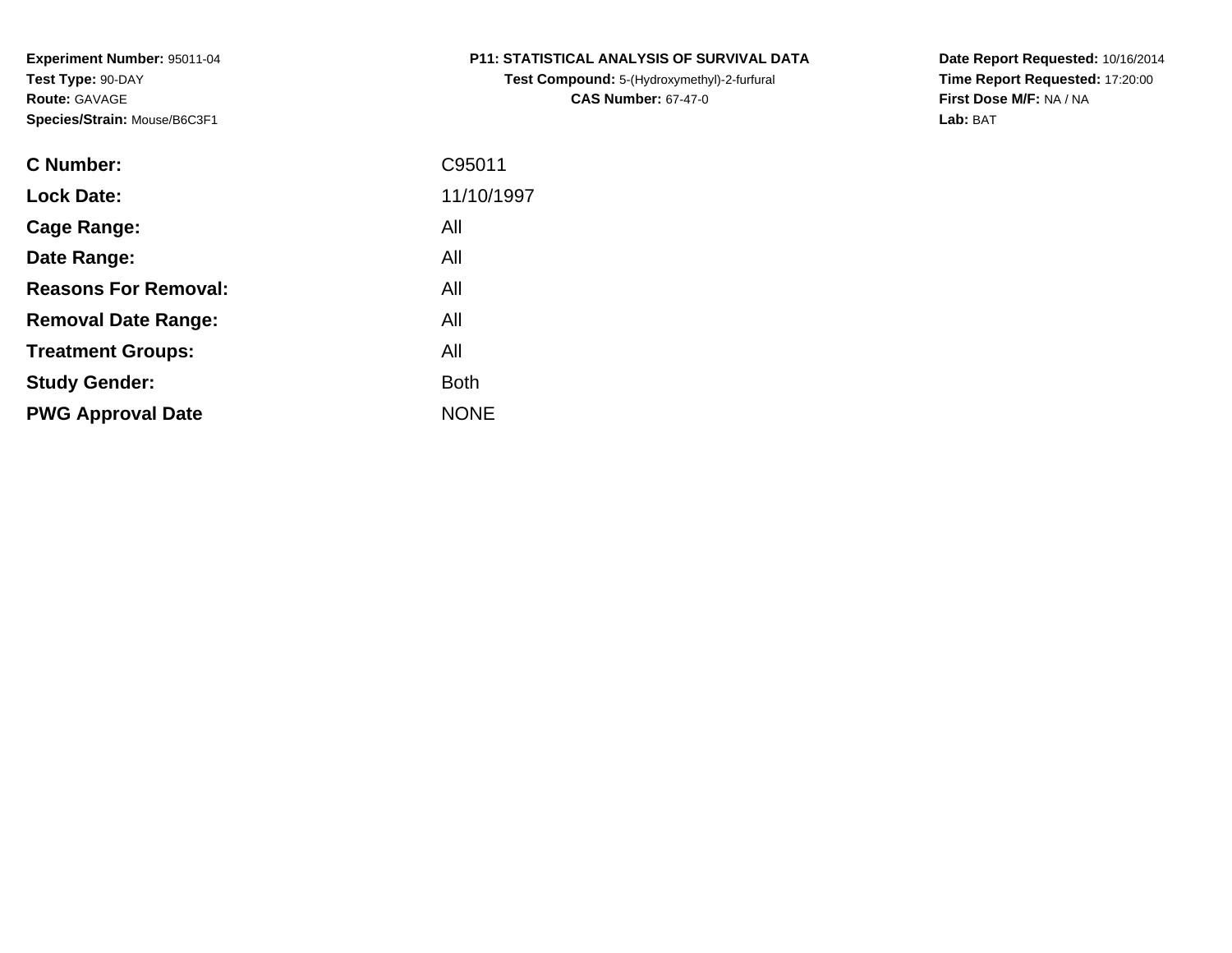**Test Compound:** 5-(Hydroxymethyl)-2-furfural **CAS Number:** 67-47-0

**Date Report Requested:** 10/16/2014**Time Report Requested:** 17:20:00**First Dose M/F:** NA / NA**Lab:** BAT

# **Male MOUSE FIRST TERMINAL SACRIFICE AT 94 DAYS**

|                              |                     | INDIVIDUAL SURVIVAL TIMES (DAYS) |                    |  |
|------------------------------|---------------------|----------------------------------|--------------------|--|
| $DOSE = 0$ MG/KG             |                     |                                  |                    |  |
| <b>TOTAL 10</b>              | UNCENSORED DEATHS 0 | CENSORED DEATHS 0                | <b>TERMINAL 10</b> |  |
| <b>UNCENSORED DEATH DAYS</b> |                     |                                  |                    |  |
| none                         |                     |                                  |                    |  |
| <b>CENSORED DEATH DAYS</b>   |                     |                                  |                    |  |
| none                         |                     |                                  |                    |  |
| $DOSE = 47 MG/KG$            |                     |                                  |                    |  |
| <b>TOTAL 10</b>              | UNCENSORED DEATHS 0 | CENSORED DEATHS 0                | <b>TERMINAL 10</b> |  |
| <b>UNCENSORED DEATH DAYS</b> |                     |                                  |                    |  |
| none                         |                     |                                  |                    |  |
| <b>CENSORED DEATH DAYS</b>   |                     |                                  |                    |  |
| none                         |                     |                                  |                    |  |
| $DOSE = 94 MG/KG$            |                     |                                  |                    |  |
| <b>TOTAL 10</b>              | UNCENSORED DEATHS 0 | <b>CENSORED DEATHS 0</b>         | <b>TERMINAL 10</b> |  |
| UNCENSORED DEATH DAYS        |                     |                                  |                    |  |
| none                         |                     |                                  |                    |  |
| <b>CENSORED DEATH DAYS</b>   |                     |                                  |                    |  |
| none                         |                     |                                  |                    |  |
| $DOSE = 188$<br><b>MG/KG</b> |                     |                                  |                    |  |
| <b>TOTAL 10</b>              | UNCENSORED DEATHS 0 | <b>CENSORED DEATHS 0</b>         | <b>TERMINAL 10</b> |  |
| <b>UNCENSORED DEATH DAYS</b> |                     |                                  |                    |  |
| none                         |                     |                                  |                    |  |
| <b>CENSORED DEATH DAYS</b>   |                     |                                  |                    |  |
| none                         |                     |                                  |                    |  |

(A) FIRST TERMINAL SACRIFICE

(B) THE FIRST ENTRY IS THE TREND TEST (TARONE, 1975) RESULT. SUBSEQUENT ENTRIES ARE THE RESULTS OF PAIRWISE TESTS (COX, 1972). NEGATIVE TRENDS ARE INDICATED BY "N".

(C) MEAN OF ALL UNCENSORED DEATHS PRIOR TO TERMINAL SACRIFICE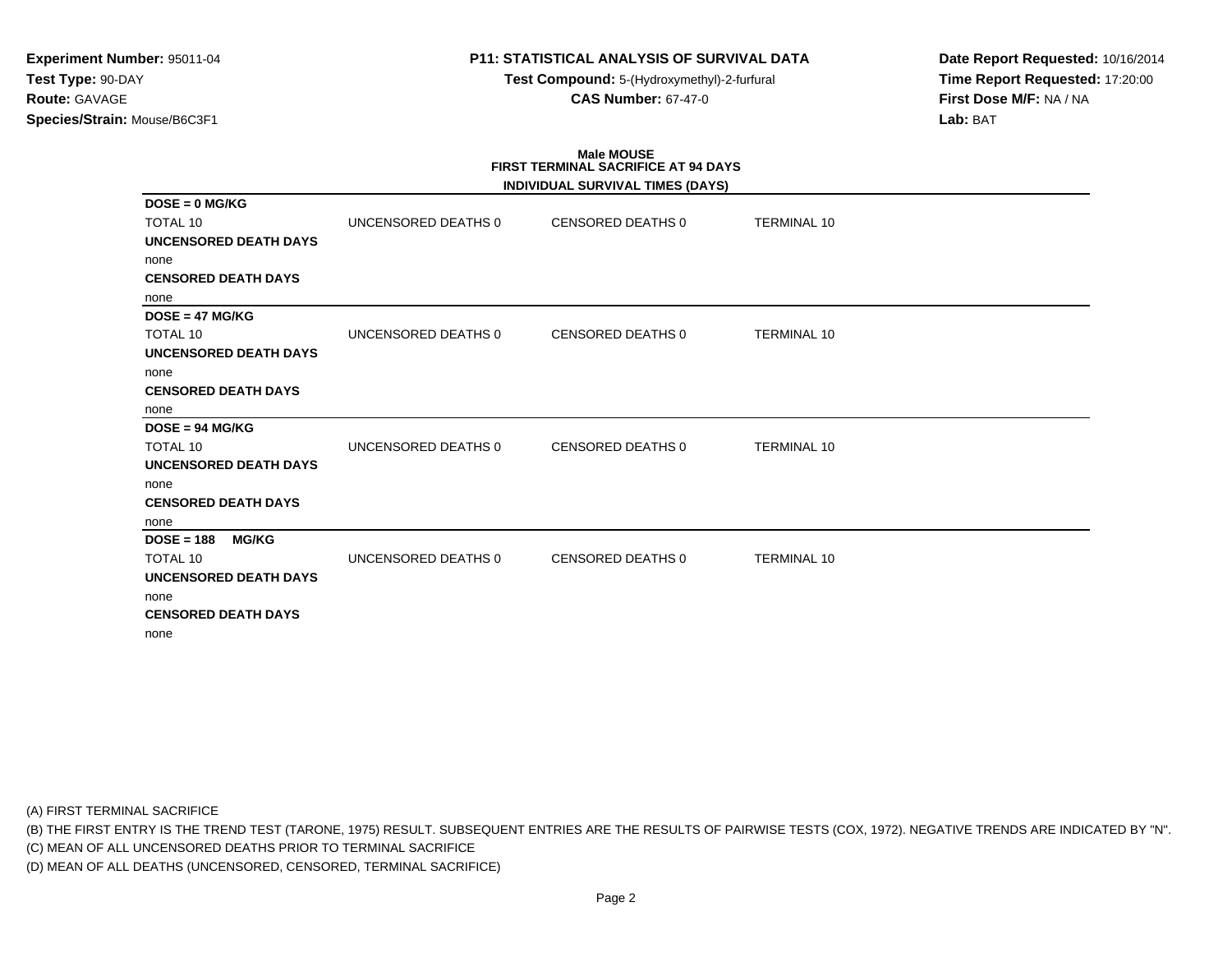# **P11: STATISTICAL ANALYSIS OF SURVIVAL DATA**

**Test Compound:** 5-(Hydroxymethyl)-2-furfural **CAS Number:** 67-47-0

**Date Report Requested:** 10/16/2014**Time Report Requested:** 17:20:00**First Dose M/F:** NA / NA**Lab:** BAT

#### **Male MOUSE FIRST TERMINAL SACRIFICE AT 94 DAYSINDIVIDUAL SURVIVAL TIMES (DAYS)**

| $DOSE = 375$               | <b>MG/KG</b>          |                     |                   |             |
|----------------------------|-----------------------|---------------------|-------------------|-------------|
| TOTAL 10                   |                       | UNCENSORED DEATHS 0 | CENSORED DEATHS 0 | TERMINAL 10 |
|                            | UNCENSORED DEATH DAYS |                     |                   |             |
| none                       |                       |                     |                   |             |
| <b>CENSORED DEATH DAYS</b> |                       |                     |                   |             |
| none                       |                       |                     |                   |             |
| $DOSE = 750$               | <b>MG/KG</b>          |                     |                   |             |
| TOTAL 10                   |                       | UNCENSORED DEATHS 1 | CENSORED DEATHS 0 | TERMINAL 9  |
|                            | UNCENSORED DEATH DAYS |                     |                   |             |
| 93                         |                       |                     |                   |             |
| <b>CENSORED DEATH DAYS</b> |                       |                     |                   |             |
| none                       |                       |                     |                   |             |

(A) FIRST TERMINAL SACRIFICE

(B) THE FIRST ENTRY IS THE TREND TEST (TARONE, 1975) RESULT. SUBSEQUENT ENTRIES ARE THE RESULTS OF PAIRWISE TESTS (COX, 1972). NEGATIVE TRENDS ARE INDICATED BY "N".

(C) MEAN OF ALL UNCENSORED DEATHS PRIOR TO TERMINAL SACRIFICE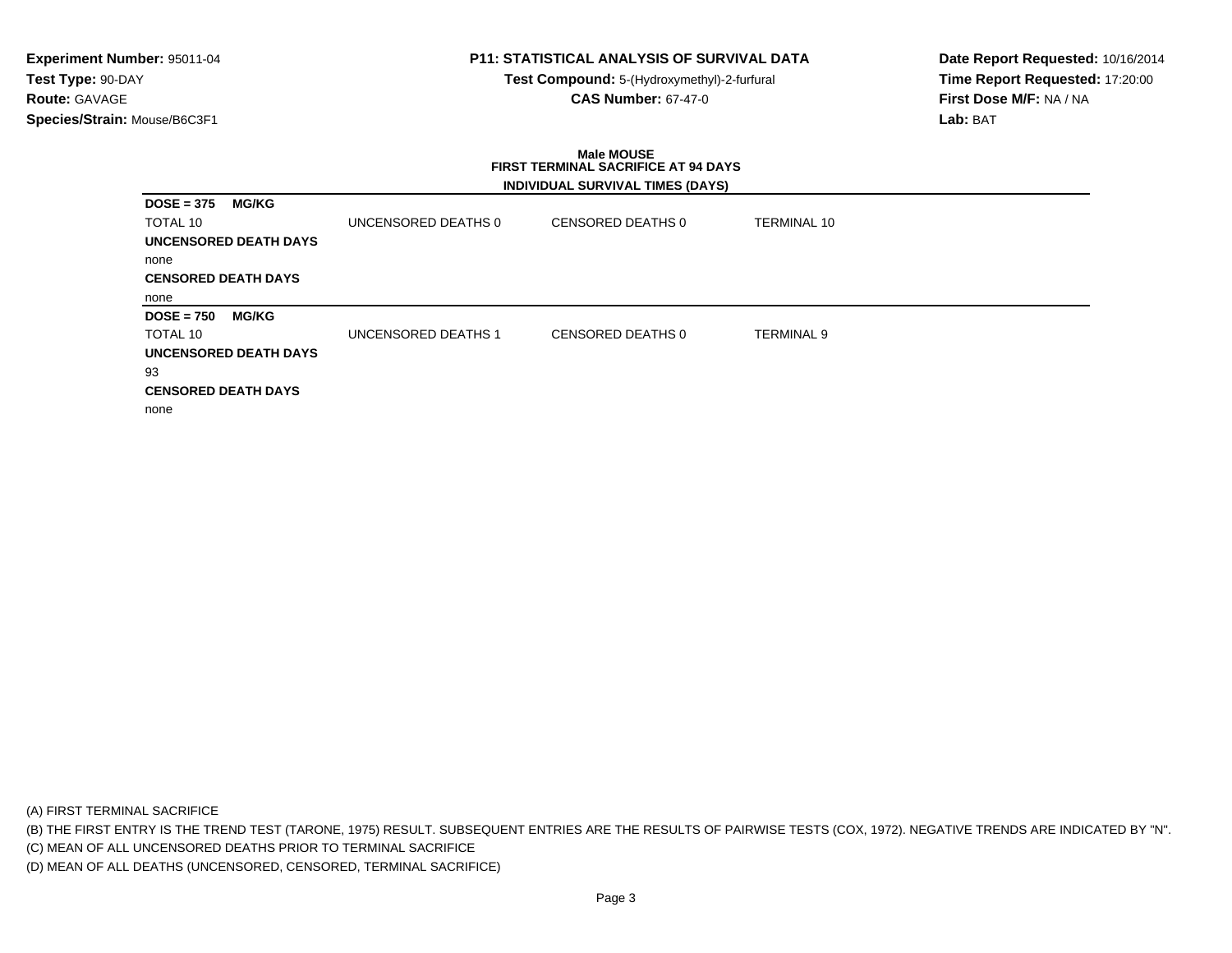**Test Compound:** 5-(Hydroxymethyl)-2-furfural

**CAS Number:** 67-47-0

**Date Report Requested:** 10/16/2014**Time Report Requested:** 17:20:00**First Dose M/F:** NA / NA**Lab:** BAT

#### **Male MOUSEFIRST TERMINAL SACRIFICE AT 94 DAYS**

## **KAPLAN-MEIER SURVIVAL PROBABILITY ESTIMATES (%)**

| 90<br>10<br>60<br>94(A)<br>20<br>30<br>70<br>80<br>50<br>40<br>100.0<br>100.0<br>100.0<br>100.0<br>100.0<br>100.0<br>100.0<br>100.0<br>100.0<br>100.0<br>100.0<br>100.0<br>100.0<br>100.0<br>100.0<br>100.0<br>100.0<br>100.0<br>100.0<br>100.0<br>100.0<br>100.0<br>100.0<br>100.0<br>100.0<br>100.0<br>100.0<br>100.0<br>100.0<br>100.0 |
|-------------------------------------------------------------------------------------------------------------------------------------------------------------------------------------------------------------------------------------------------------------------------------------------------------------------------------------------|
| 0 MG/KG<br>47 MG/KG                                                                                                                                                                                                                                                                                                                       |
|                                                                                                                                                                                                                                                                                                                                           |
| <b>94 MG/KG</b>                                                                                                                                                                                                                                                                                                                           |
|                                                                                                                                                                                                                                                                                                                                           |
| <b>MG/KG</b><br>188<br>100.0<br>100.0<br>100.0<br>100.0<br>100.0<br>100.0<br>100.0<br>100.0<br>100.0<br>100.0                                                                                                                                                                                                                             |
| <b>MG/KG</b><br>375<br>100.0<br>100.0<br>100.0<br>100.0<br>100.0<br>100.0<br>100.0<br>100.0<br>100.0<br>100.0                                                                                                                                                                                                                             |
| <b>MG/KG</b><br>100.0<br>750<br>100.0<br>100.0<br>100.0<br>100.0<br>100.0<br>100.0<br>100.0<br>100.0<br>90.0                                                                                                                                                                                                                              |

(A) FIRST TERMINAL SACRIFICE

(B) THE FIRST ENTRY IS THE TREND TEST (TARONE, 1975) RESULT. SUBSEQUENT ENTRIES ARE THE RESULTS OF PAIRWISE TESTS (COX, 1972). NEGATIVE TRENDS ARE INDICATED BY "N".

(C) MEAN OF ALL UNCENSORED DEATHS PRIOR TO TERMINAL SACRIFICE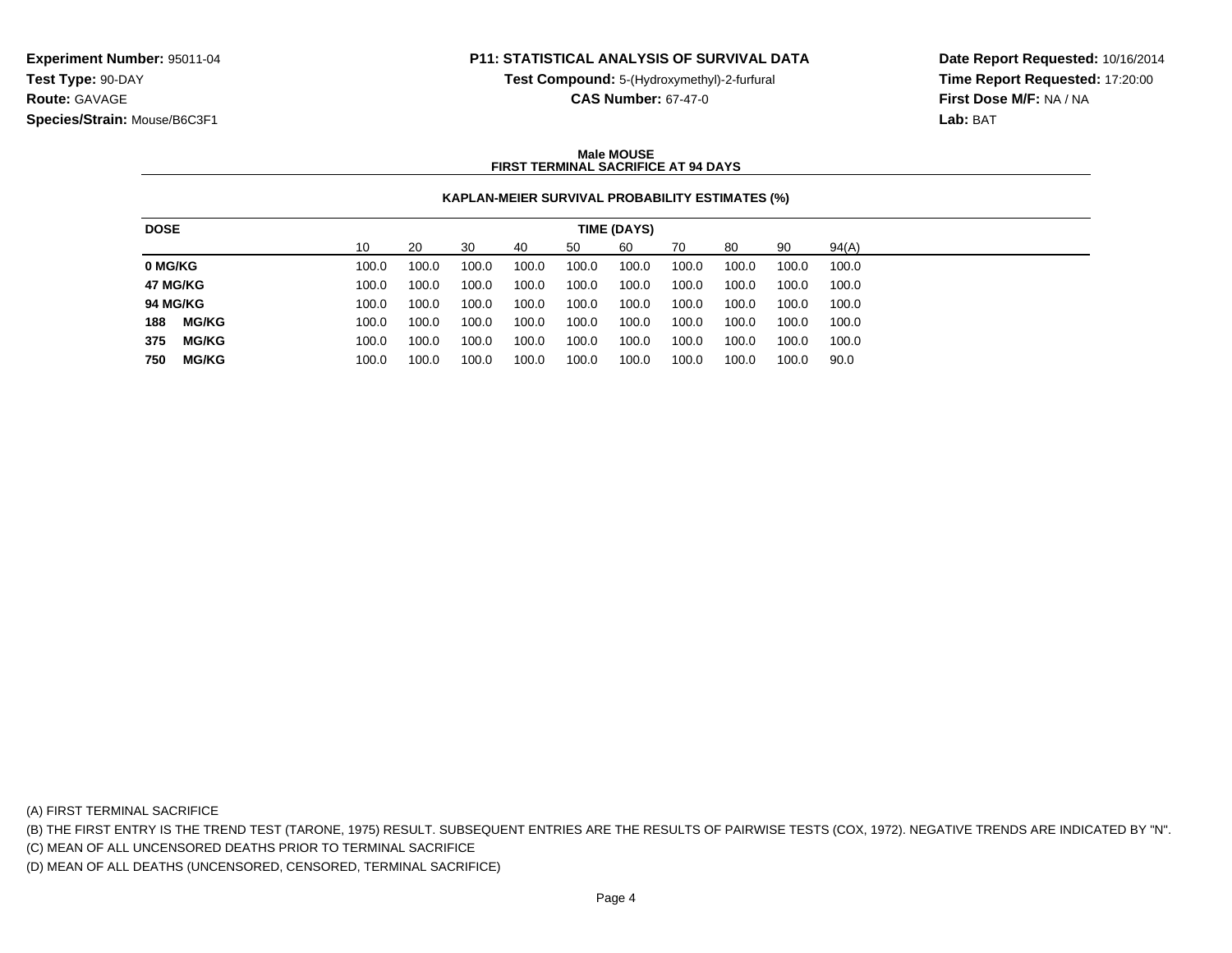# **P11: STATISTICAL ANALYSIS OF SURVIVAL DATA**

**Test Compound:** 5-(Hydroxymethyl)-2-furfural **CAS Number:** 67-47-0

**Date Report Requested:** 10/16/2014**Time Report Requested:** 17:20:00**First Dose M/F:** NA / NA**Lab:** BAT

#### **Male MOUSEFIRST TERMINAL SACRIFICE AT 94 DAYS**

### **SURVIVAL SUMMARY STATISTICS**

| <b>DOSE</b>                           | 0 MG/KG   | <b>47 MG/KG</b> | 94 MG/KG           | <b>MG/KG</b><br>188 |
|---------------------------------------|-----------|-----------------|--------------------|---------------------|
| SURVIVAL AT END OF STUDY              | 100.0%    | 100.0%          | 100.0%             | 100.0%              |
| (KAPLAN-MEIER)                        |           |                 |                    |                     |
| <b>SIGNIFICANCE (B)</b>               | $P=0.213$ | $\cdots$        | $\cdots$           | -----               |
| (LIFE TABLE)                          |           |                 |                    |                     |
| <b>MEAN DAY OF NATURAL DEATHS (C)</b> |           |                 |                    |                     |
| (STANDARD ERROR)                      | (.)       |                 | $\left( . \right)$ | $\left( . \right)$  |
| <b>MEAN LIFE SPAN (D)</b>             | 94.0      | 94.0            | 94.0               | 94.0                |
| (STANDARD ERROR)                      | (0.0)     | (0.0)           | (0.0)              | (0.0)               |

(A) FIRST TERMINAL SACRIFICE

(B) THE FIRST ENTRY IS THE TREND TEST (TARONE, 1975) RESULT. SUBSEQUENT ENTRIES ARE THE RESULTS OF PAIRWISE TESTS (COX, 1972). NEGATIVE TRENDS ARE INDICATED BY "N".

(C) MEAN OF ALL UNCENSORED DEATHS PRIOR TO TERMINAL SACRIFICE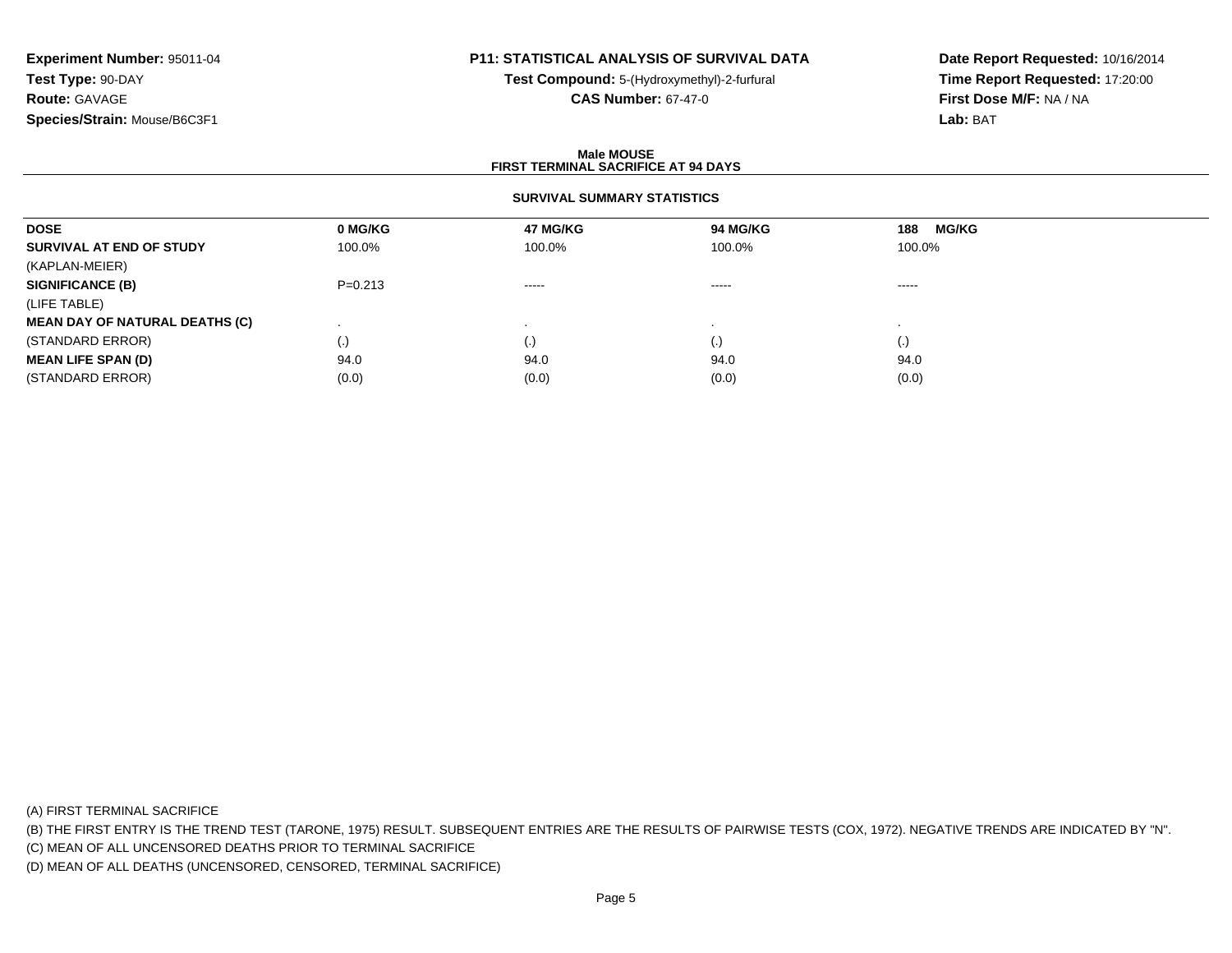# **P11: STATISTICAL ANALYSIS OF SURVIVAL DATA**

**Test Compound:** 5-(Hydroxymethyl)-2-furfural **CAS Number:** 67-47-0

**Date Report Requested:** 10/16/2014**Time Report Requested:** 17:20:00**First Dose M/F:** NA / NA**Lab:** BAT

#### **Male MOUSEFIRST TERMINAL SACRIFICE AT 94 DAYS**

## **SURVIVAL SUMMARY STATISTICS**

| <b>DOSE</b>                           | <b>MG/KG</b><br>375 | <b>MG/KG</b><br>750 |
|---------------------------------------|---------------------|---------------------|
| SURVIVAL AT END OF STUDY              | 100.0%              | 90.0%               |
| (KAPLAN-MEIER)                        |                     |                     |
| <b>SIGNIFICANCE (B)</b>               | -----               | $P = 1.000$         |
| (LIFE TABLE)                          |                     |                     |
| <b>MEAN DAY OF NATURAL DEATHS (C)</b> |                     | 93.0                |
| (STANDARD ERROR)                      | $\left( . \right)$  | (.)                 |
| <b>MEAN LIFE SPAN (D)</b>             | 94.0                | 93.9                |
| (STANDARD ERROR)                      | (0.0)               | (0.1)               |

(A) FIRST TERMINAL SACRIFICE

(B) THE FIRST ENTRY IS THE TREND TEST (TARONE, 1975) RESULT. SUBSEQUENT ENTRIES ARE THE RESULTS OF PAIRWISE TESTS (COX, 1972). NEGATIVE TRENDS ARE INDICATED BY "N".

(C) MEAN OF ALL UNCENSORED DEATHS PRIOR TO TERMINAL SACRIFICE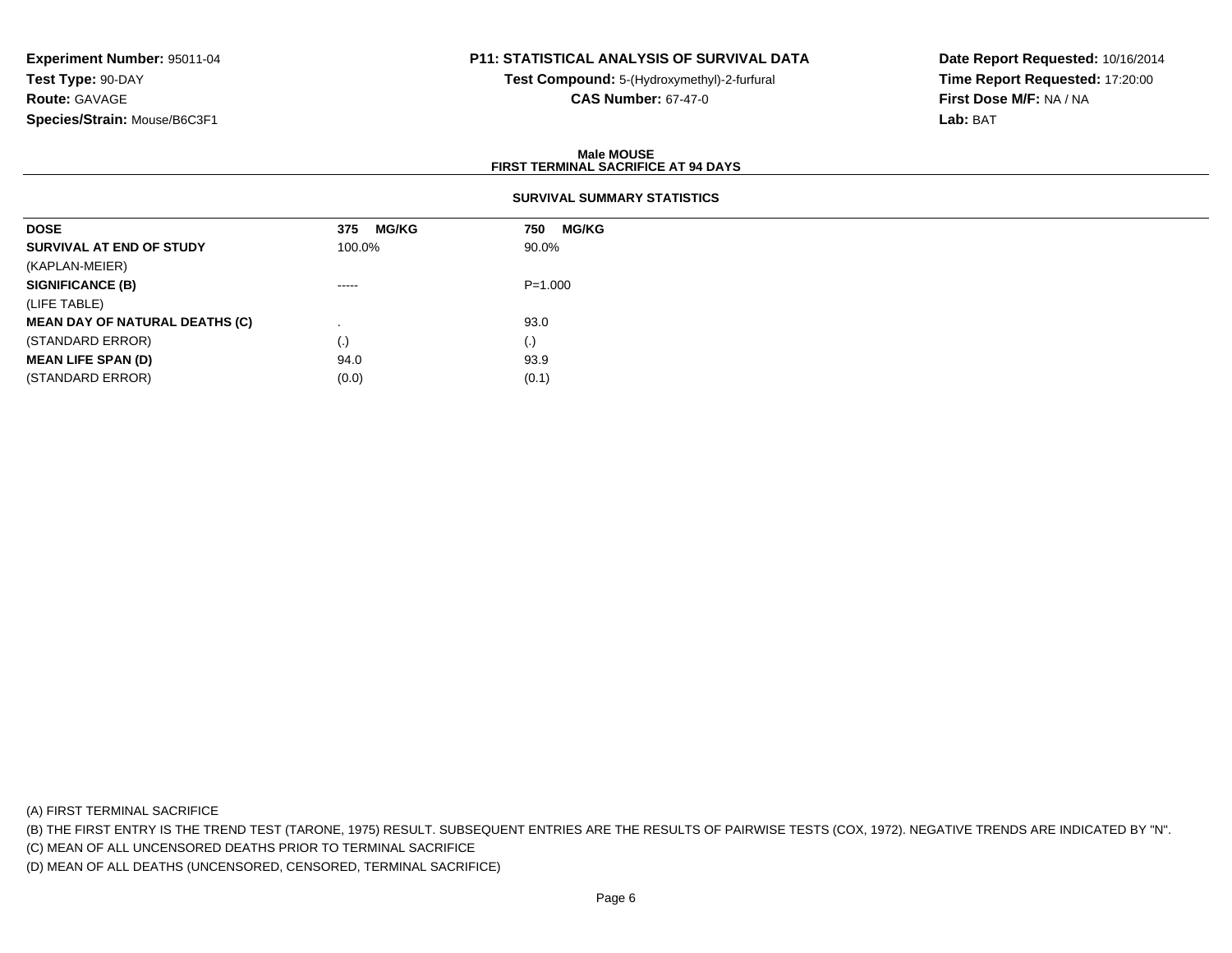**Test Compound:** 5-(Hydroxymethyl)-2-furfural **CAS Number:** 67-47-0

**Date Report Requested:** 10/16/2014**Time Report Requested:** 17:20:00**First Dose M/F:** NA / NA**Lab:** BAT

# **Female MOUSE FIRST TERMINAL SACRIFICE AT 94 DAYS**

|                              |                     | INDIVIDUAL SURVIVAL TIMES (DAYS) |                    |  |
|------------------------------|---------------------|----------------------------------|--------------------|--|
| $DOSE = 0$ MG/KG             |                     |                                  |                    |  |
| <b>TOTAL 10</b>              | UNCENSORED DEATHS 0 | CENSORED DEATHS 0                | <b>TERMINAL 10</b> |  |
| <b>UNCENSORED DEATH DAYS</b> |                     |                                  |                    |  |
| none                         |                     |                                  |                    |  |
| <b>CENSORED DEATH DAYS</b>   |                     |                                  |                    |  |
| none                         |                     |                                  |                    |  |
| $DOSE = 47 MG/KG$            |                     |                                  |                    |  |
| <b>TOTAL 10</b>              | UNCENSORED DEATHS 0 | CENSORED DEATHS 0                | <b>TERMINAL 10</b> |  |
| <b>UNCENSORED DEATH DAYS</b> |                     |                                  |                    |  |
| none                         |                     |                                  |                    |  |
| <b>CENSORED DEATH DAYS</b>   |                     |                                  |                    |  |
| none                         |                     |                                  |                    |  |
| $DOSE = 94 MG/KG$            |                     |                                  |                    |  |
| <b>TOTAL 10</b>              | UNCENSORED DEATHS 0 | <b>CENSORED DEATHS 0</b>         | <b>TERMINAL 10</b> |  |
| <b>UNCENSORED DEATH DAYS</b> |                     |                                  |                    |  |
| none                         |                     |                                  |                    |  |
| <b>CENSORED DEATH DAYS</b>   |                     |                                  |                    |  |
| none                         |                     |                                  |                    |  |
| $DOSE = 188$<br><b>MG/KG</b> |                     |                                  |                    |  |
| <b>TOTAL 10</b>              | UNCENSORED DEATHS 0 | CENSORED DEATHS 0                | <b>TERMINAL 10</b> |  |
| <b>UNCENSORED DEATH DAYS</b> |                     |                                  |                    |  |
| none                         |                     |                                  |                    |  |
| <b>CENSORED DEATH DAYS</b>   |                     |                                  |                    |  |
| none                         |                     |                                  |                    |  |

(A) FIRST TERMINAL SACRIFICE

(B) THE FIRST ENTRY IS THE TREND TEST (TARONE, 1975) RESULT. SUBSEQUENT ENTRIES ARE THE RESULTS OF PAIRWISE TESTS (COX, 1972). NEGATIVE TRENDS ARE INDICATED BY "N".

(C) MEAN OF ALL UNCENSORED DEATHS PRIOR TO TERMINAL SACRIFICE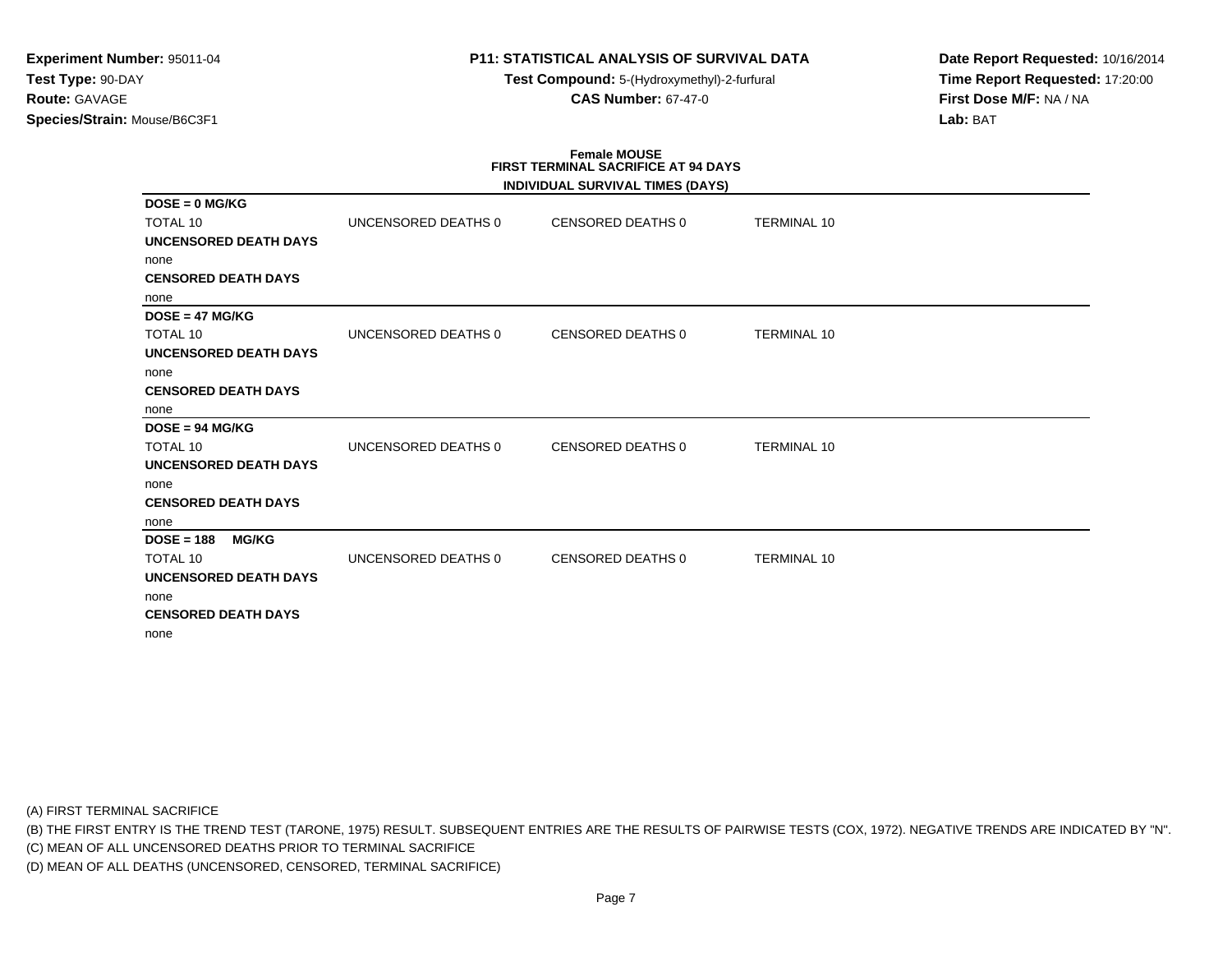## **P11: STATISTICAL ANALYSIS OF SURVIVAL DATA**

**Test Compound:** 5-(Hydroxymethyl)-2-furfural **CAS Number:** 67-47-0

**Date Report Requested:** 10/16/2014**Time Report Requested:** 17:20:00**First Dose M/F:** NA / NA**Lab:** BAT

#### **Female MOUSE FIRST TERMINAL SACRIFICE AT 94 DAYSINDIVIDUAL SURVIVAL TIMES (DAYS)**

|                              |                     | $\mathbf{r}$      |                    |
|------------------------------|---------------------|-------------------|--------------------|
| <b>MG/KG</b><br>$DOSE = 375$ |                     |                   |                    |
| TOTAL 10                     | UNCENSORED DEATHS 1 | CENSORED DEATHS 0 | <b>TERMINAL 9</b>  |
| <b>UNCENSORED DEATH DAYS</b> |                     |                   |                    |
| 77                           |                     |                   |                    |
| <b>CENSORED DEATH DAYS</b>   |                     |                   |                    |
| none                         |                     |                   |                    |
| <b>MG/KG</b><br>$DOSE = 750$ |                     |                   |                    |
| TOTAL 10                     | UNCENSORED DEATHS 0 | CENSORED DEATHS 0 | <b>TERMINAL 10</b> |
| <b>UNCENSORED DEATH DAYS</b> |                     |                   |                    |
| none                         |                     |                   |                    |
| <b>CENSORED DEATH DAYS</b>   |                     |                   |                    |
| none                         |                     |                   |                    |

(A) FIRST TERMINAL SACRIFICE

(B) THE FIRST ENTRY IS THE TREND TEST (TARONE, 1975) RESULT. SUBSEQUENT ENTRIES ARE THE RESULTS OF PAIRWISE TESTS (COX, 1972). NEGATIVE TRENDS ARE INDICATED BY "N".

(C) MEAN OF ALL UNCENSORED DEATHS PRIOR TO TERMINAL SACRIFICE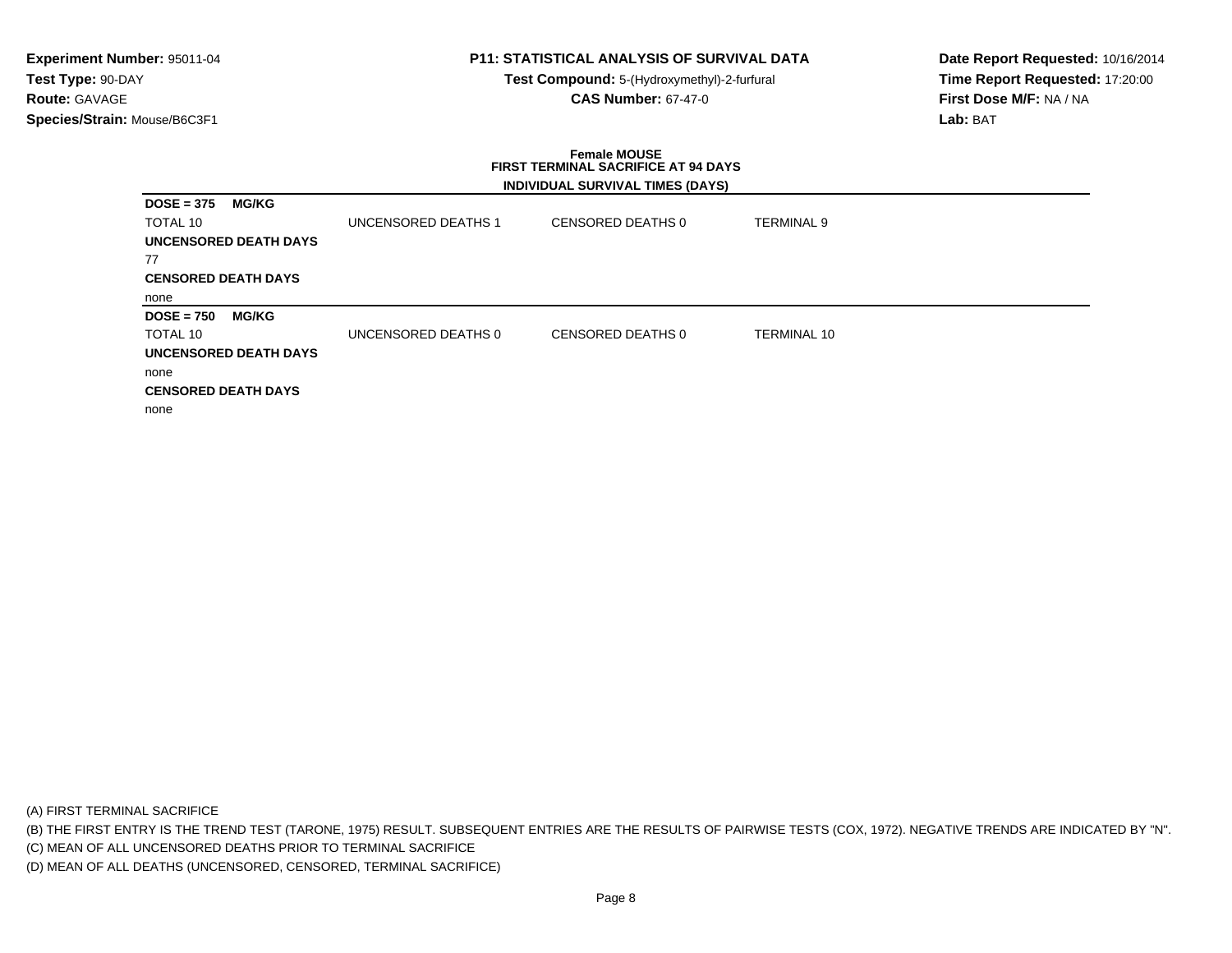**Test Compound:** 5-(Hydroxymethyl)-2-furfural

**Date Report Requested:** 10/16/2014**Time Report Requested:** 17:20:00**First Dose M/F:** NA / NA**Lab:** BAT

# **CAS Number:** 67-47-0

#### **Female MOUSEFIRST TERMINAL SACRIFICE AT 94 DAYS**

#### **KAPLAN-MEIER SURVIVAL PROBABILITY ESTIMATES (%)**

| 90<br>10<br>60<br>94(A)<br>20<br>30<br>70<br>80<br>50<br>40<br>100.0<br>100.0<br>100.0<br>100.0<br>100.0<br>100.0<br>100.0<br>100.0<br>100.0<br>100.0<br>100.0<br>100.0<br>100.0<br>100.0<br>100.0<br>100.0<br>100.0<br>100.0<br>100.0<br>100.0<br>100.0<br>100.0<br>100.0<br>100.0<br>100.0<br>100.0<br>100.0<br>100.0<br>100.0<br>100.0<br><b>MG/KG</b><br>100.0<br>100.0<br>100.0<br>100.0<br>100.0<br>100.0<br>100.0<br>100.0<br>100.0<br>100.0<br><b>MG/KG</b><br>100.0<br>100.0<br>100.0<br>100.0<br>100.0<br>100.0<br>100.0<br>90.0<br>90.0<br>90.0 |
|------------------------------------------------------------------------------------------------------------------------------------------------------------------------------------------------------------------------------------------------------------------------------------------------------------------------------------------------------------------------------------------------------------------------------------------------------------------------------------------------------------------------------------------------------------|
| 0 MG/KG<br>47 MG/KG<br>188<br>375                                                                                                                                                                                                                                                                                                                                                                                                                                                                                                                          |
|                                                                                                                                                                                                                                                                                                                                                                                                                                                                                                                                                            |
| <b>94 MG/KG</b>                                                                                                                                                                                                                                                                                                                                                                                                                                                                                                                                            |
|                                                                                                                                                                                                                                                                                                                                                                                                                                                                                                                                                            |
|                                                                                                                                                                                                                                                                                                                                                                                                                                                                                                                                                            |
|                                                                                                                                                                                                                                                                                                                                                                                                                                                                                                                                                            |
| <b>MG/KG</b><br>100.0<br>750<br>100.0<br>100.0<br>100.0<br>100.0<br>100.0<br>100.0<br>100.0<br>100.0<br>100.0                                                                                                                                                                                                                                                                                                                                                                                                                                              |

(A) FIRST TERMINAL SACRIFICE

(B) THE FIRST ENTRY IS THE TREND TEST (TARONE, 1975) RESULT. SUBSEQUENT ENTRIES ARE THE RESULTS OF PAIRWISE TESTS (COX, 1972). NEGATIVE TRENDS ARE INDICATED BY "N".

(C) MEAN OF ALL UNCENSORED DEATHS PRIOR TO TERMINAL SACRIFICE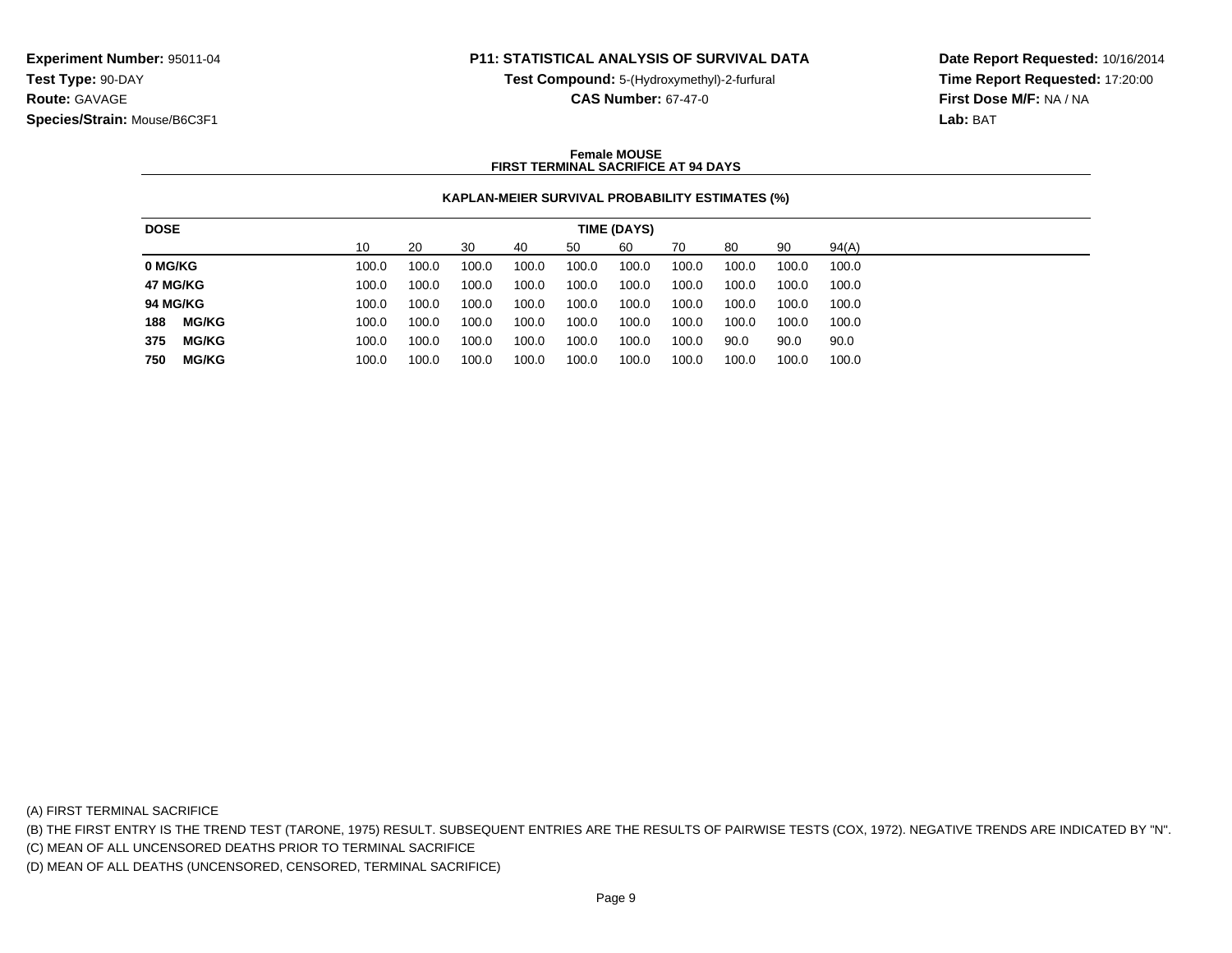# **P11: STATISTICAL ANALYSIS OF SURVIVAL DATA**

**Test Compound:** 5-(Hydroxymethyl)-2-furfural **CAS Number:** 67-47-0

**Date Report Requested:** 10/16/2014**Time Report Requested:** 17:20:00**First Dose M/F:** NA / NA**Lab:** BAT

#### **Female MOUSEFIRST TERMINAL SACRIFICE AT 94 DAYS**

### **SURVIVAL SUMMARY STATISTICS**

| <b>DOSE</b>                           | 0 MG/KG     | <b>47 MG/KG</b> | <b>94 MG/KG</b>                                                                                                                                                                                                                                                                                                                                                                                                                                                                        | <b>MG/KG</b><br>188 |  |
|---------------------------------------|-------------|-----------------|----------------------------------------------------------------------------------------------------------------------------------------------------------------------------------------------------------------------------------------------------------------------------------------------------------------------------------------------------------------------------------------------------------------------------------------------------------------------------------------|---------------------|--|
| SURVIVAL AT END OF STUDY              | 100.0%      | 100.0%          | 100.0%                                                                                                                                                                                                                                                                                                                                                                                                                                                                                 | 100.0%              |  |
| (KAPLAN-MEIER)                        |             |                 |                                                                                                                                                                                                                                                                                                                                                                                                                                                                                        |                     |  |
| <b>SIGNIFICANCE (B)</b>               | $P = 1.000$ | $\cdots$        | $\begin{array}{cccccccccccccc} \multicolumn{2}{c}{} & \multicolumn{2}{c}{} & \multicolumn{2}{c}{} & \multicolumn{2}{c}{} & \multicolumn{2}{c}{} & \multicolumn{2}{c}{} & \multicolumn{2}{c}{} & \multicolumn{2}{c}{} & \multicolumn{2}{c}{} & \multicolumn{2}{c}{} & \multicolumn{2}{c}{} & \multicolumn{2}{c}{} & \multicolumn{2}{c}{} & \multicolumn{2}{c}{} & \multicolumn{2}{c}{} & \multicolumn{2}{c}{} & \multicolumn{2}{c}{} & \multicolumn{2}{c}{} & \multicolumn{2}{c}{} & \$ | $\cdots$            |  |
| (LIFE TABLE)                          |             |                 |                                                                                                                                                                                                                                                                                                                                                                                                                                                                                        |                     |  |
| <b>MEAN DAY OF NATURAL DEATHS (C)</b> |             |                 |                                                                                                                                                                                                                                                                                                                                                                                                                                                                                        |                     |  |
| (STANDARD ERROR)                      | (.)         | (.)             | $\left( \cdot \right)$                                                                                                                                                                                                                                                                                                                                                                                                                                                                 | $\left( .\right)$   |  |
| <b>MEAN LIFE SPAN (D)</b>             | 94.0        | 94.0            | 94.0                                                                                                                                                                                                                                                                                                                                                                                                                                                                                   | 94.0                |  |
| (STANDARD ERROR)                      | (0.0)       | (0.0)           | (0.0)                                                                                                                                                                                                                                                                                                                                                                                                                                                                                  | (0.0)               |  |

(A) FIRST TERMINAL SACRIFICE

(B) THE FIRST ENTRY IS THE TREND TEST (TARONE, 1975) RESULT. SUBSEQUENT ENTRIES ARE THE RESULTS OF PAIRWISE TESTS (COX, 1972). NEGATIVE TRENDS ARE INDICATED BY "N".

(C) MEAN OF ALL UNCENSORED DEATHS PRIOR TO TERMINAL SACRIFICE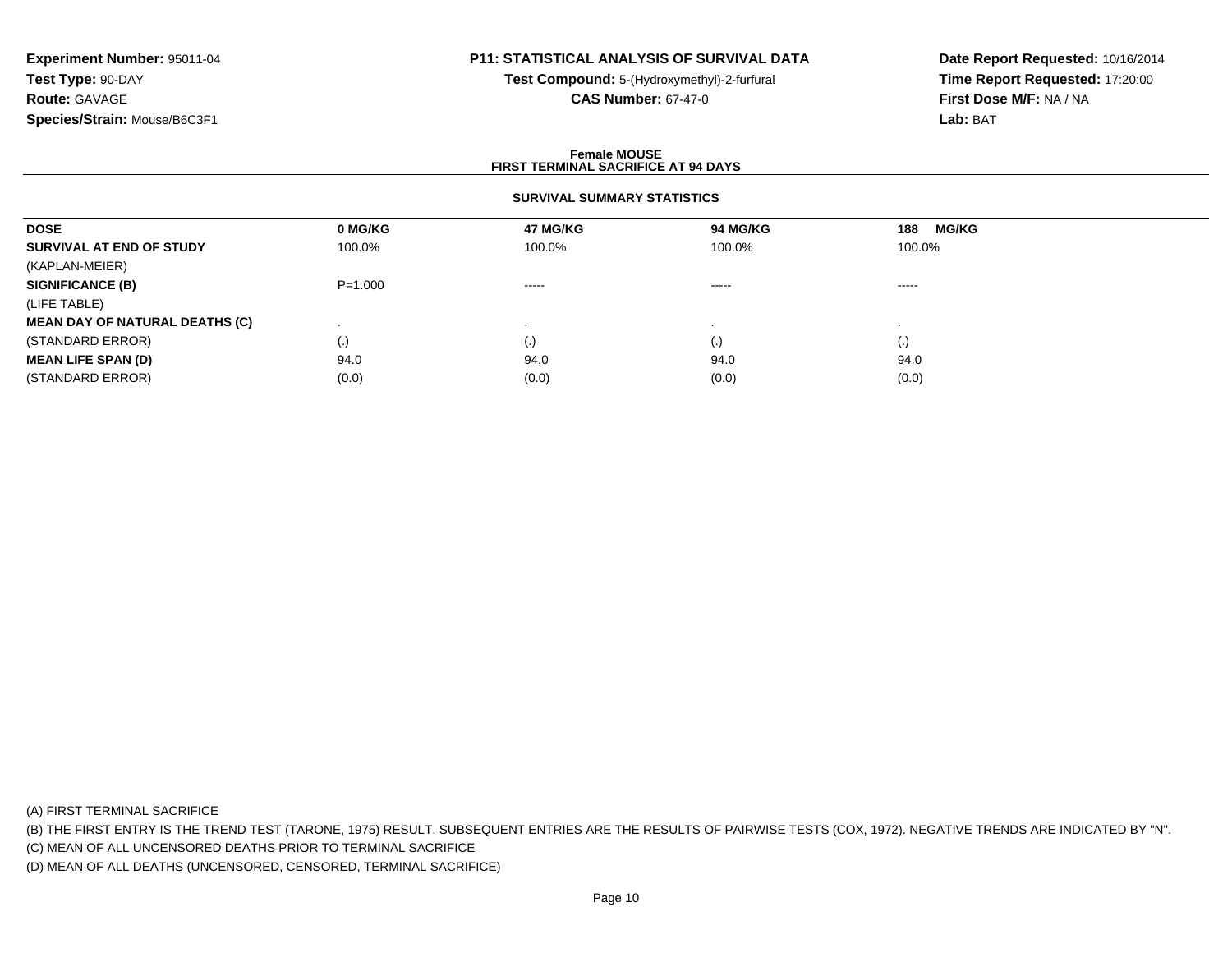# **P11: STATISTICAL ANALYSIS OF SURVIVAL DATA**

**Test Compound:** 5-(Hydroxymethyl)-2-furfural **CAS Number:** 67-47-0

**Date Report Requested:** 10/16/2014**Time Report Requested:** 17:20:00**First Dose M/F:** NA / NA**Lab:** BAT

#### **Female MOUSEFIRST TERMINAL SACRIFICE AT 94 DAYS**

## **SURVIVAL SUMMARY STATISTICS**

| <b>DOSE</b>                           | <b>MG/KG</b><br>375 | <b>MG/KG</b><br>750 |
|---------------------------------------|---------------------|---------------------|
| SURVIVAL AT END OF STUDY              | 90.0%               | 100.0%              |
| (KAPLAN-MEIER)                        |                     |                     |
| <b>SIGNIFICANCE (B)</b>               | $P = 1.000$         | -----               |
| (LIFE TABLE)                          |                     |                     |
| <b>MEAN DAY OF NATURAL DEATHS (C)</b> | 77.0                |                     |
| (STANDARD ERROR)                      | $\left( . \right)$  | (.)                 |
| <b>MEAN LIFE SPAN (D)</b>             | 92.3                | 94.0                |
| (STANDARD ERROR)                      | (1.7)               | (0.0)               |

(A) FIRST TERMINAL SACRIFICE

(B) THE FIRST ENTRY IS THE TREND TEST (TARONE, 1975) RESULT. SUBSEQUENT ENTRIES ARE THE RESULTS OF PAIRWISE TESTS (COX, 1972). NEGATIVE TRENDS ARE INDICATED BY "N".

(C) MEAN OF ALL UNCENSORED DEATHS PRIOR TO TERMINAL SACRIFICE